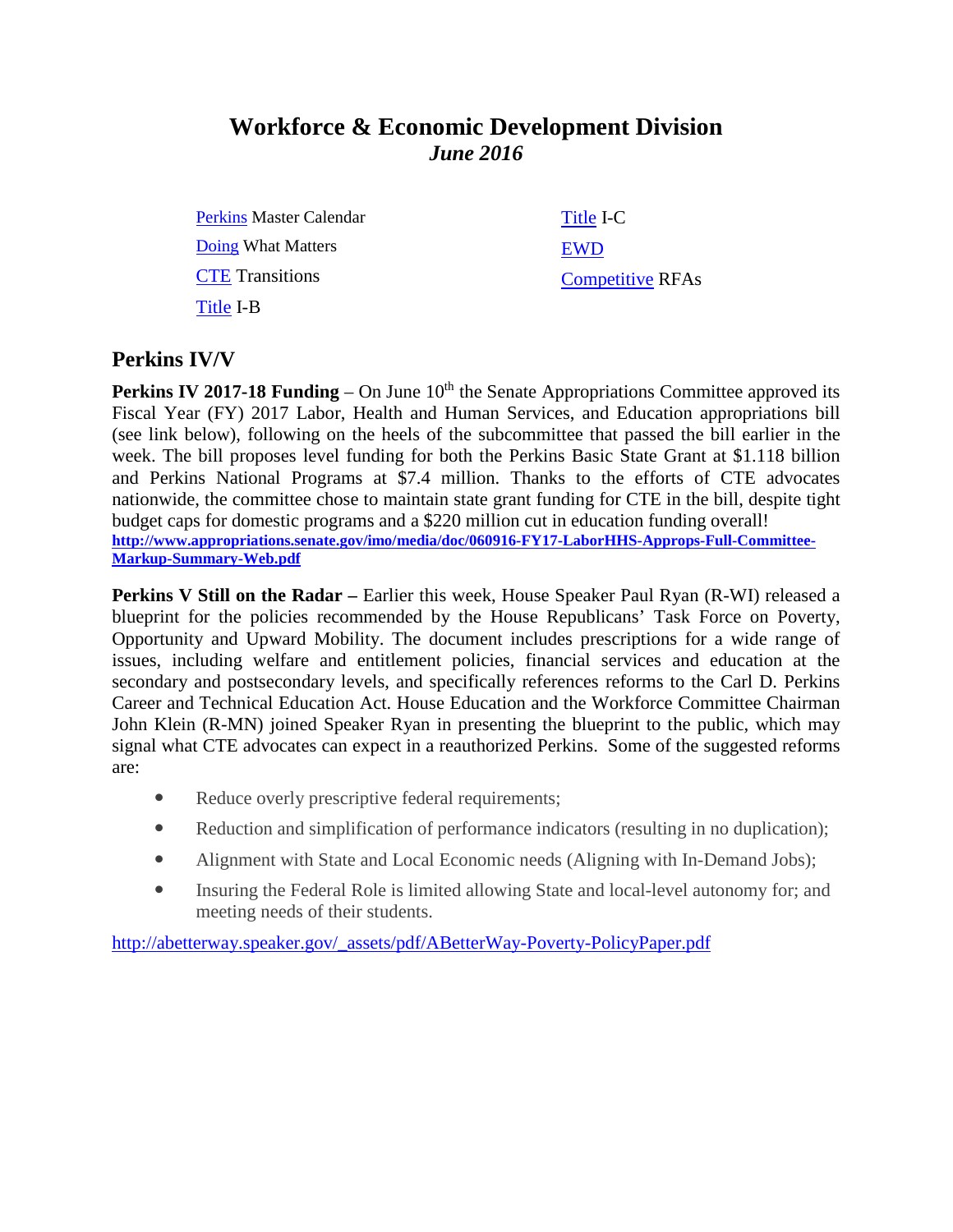**Revision to 2016-17 Perkins Title I-C Basic Grant District Allocations –** A memo with attached allocation detail (based on District certified CTE disadvantaged student counts) was sent out to districts showing an increase in Title I-C allocations per District for 2016-17. This increase was Title I-C carryover money from fiscal year 2014-15 that was just released from the California Department of Education. [http://extranet.cccco.edu/Portals/1/WED/Perkins/16-204-](http://extranet.cccco.edu/Portals/1/WED/Perkins/16-204-2016-17%20Title%20I-C%20Allocation%20Increase_Final.pdf) [2016-17%20Title%20I-C%20Allocation%20Increase\\_Final.pdf](http://extranet.cccco.edu/Portals/1/WED/Perkins/16-204-2016-17%20Title%20I-C%20Allocation%20Increase_Final.pdf)

**Quarterly Reporting** – Every quarter districts are required to report and certify their Perkins [Title](https://misweb02.cccco.edu/vtea/dba/logon.cfm) I-C, [CTE](https://misweb02.cccco.edu/ctetransitions/prod/logon.cfm) Transitions, and [Title](https://misweb02.cccco.edu/vteaib/prod/logon.cfm) I-B expenditures in the Year-To-Date Expenditures and Progress Report online system. The reporting schedule ensures that districts are reimbursed in a timely manner. The following reporting dates will apply for FY 2015-16.

**NOTE:** Do not forget that if any budget change is needed it must be requested and approved before June 30, 2016. Pre-approval of the Project Monitor is required if a budget change adds or deletes budget categories and/or makes material additions or deletions to Allocation Agreement outcomes. Prior approval for fiscal additions and/or deletions is made through the Chancellor's Office on-line quarterly reporting system. Once the requested change is approved, the affected quarterly budget will be updated electronically.

4<sup>th</sup> Quarter (April 1, 2016 – June 30, 2016) July 15, 2016

Quarters District Certified Deadline • Final Report **August 31, 2016** 

### **Strong Workforce Program/SB 1070/1402 2016-17 State Budget**

After coming out of conference Committee the following is going to the Governor:

- Strong Workforce Eliminate the 60% cap on ongoing expenditures, yet maintains the 60%/40% (college/region) split. How this is rolled out should be in the final approved trailer bill (goes to the Regional Consortia who then allocates to colleges or goes directly to colleges with the 40% allocated to the regional consortia).
- SB 1070 CTE Pathways program funds in 2016-17 (\$48 million).
- SB 1070 CTE Pathways program funding will be rolled into the Strong Workforce program in 2017-18 (unknown if that means 248 million or 200 million).
- SB1402 program funds in 2016-17 (\$22.9 million)

## **Adult Education Block Grant (AEBG)**

Student Data Instructions have been released for fiscal year 2015-16 (see following link).

[http://aebg.cccco.edu/Portals/1/docs/reporting/5.26.16%20AEBG\\_1516%20Student%20Data%20Collecti](http://aebg.cccco.edu/Portals/1/docs/reporting/5.26.16%20AEBG_1516%20Student%20Data%20Collection.pdf) [on.pdf](http://aebg.cccco.edu/Portals/1/docs/reporting/5.26.16%20AEBG_1516%20Student%20Data%20Collection.pdf)

The 2016-17 preliminary allocation schedule was posted in February 2016. The Board of Governors is scheduled to approve the \$500M AEBG funding at their July board meeting. Once the State has Board approval, the final 2016-17 apportionment schedules will be processed and posted on the AEBG website for 2016-17. It is anticipated that final apportionment schedules